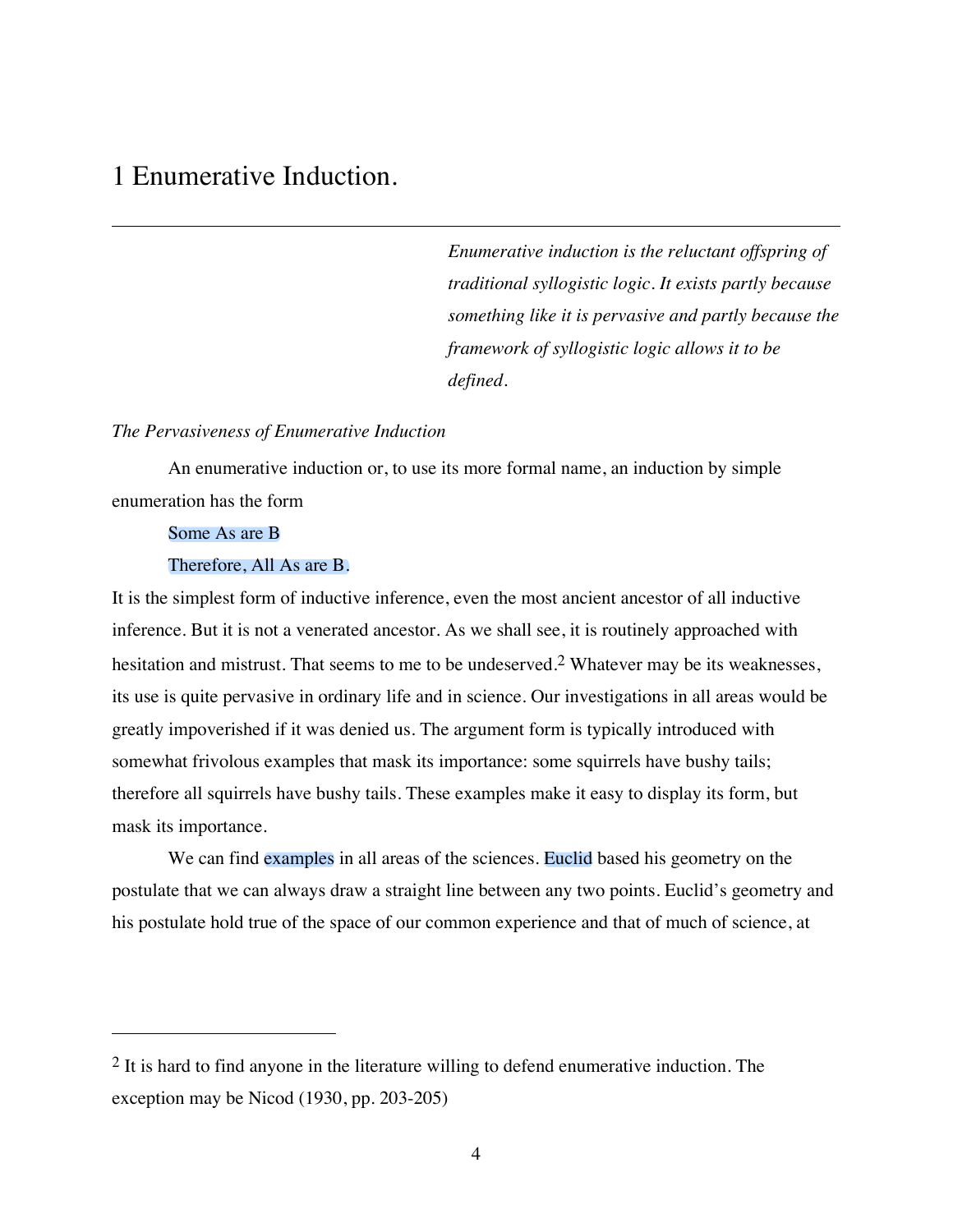least to a level of accuracy of measurement that transcends our instruments.3 How do we know the truth of the postulate, at least at the level of virtually all observational error? We know by enumerative induction. We have massive experience that tells us that we can always connect two points with a straight line. Perhaps we use a ruler of a stretched string to connect the points. Or, recalling that light moves in straight lines, we affirm that a pair of points is connected by a straight line when we sight from one to the other. The light reaching our eye traverses the straight line. We know that some—many—pairs of points can be connected by a straight line. We conclude that all pairs of points can be connected by a straight line. I know of no more fundamental justification for Euclid's postulate.4

In fundamental particle physics, many properties of particles can be recovered from the theory. But others are simple known to us a brute facts. We have no account of why the particles have those properties. We just have always found that particular instances do. The simplest example is the electron. It has a mass of 9.1 x  $10^{-28}$  g and a charge of  $-1.6$  x  $10^{19}$  coulombs. We know this because every time we measure reliably we get these results. Similarly we know there are no magnetic monopoles and no paraparticles (particles that superpose integer and non-inter spin) simply because every individual we check has the property of not being a monopole or paraparticle. This is not to say that theories may not emerge that will explain why the electron has its particular charge; and so on. But when and if they do, we will already have had a long history of belief in the generality on the basis of induction by simple enumeration.

We can proceed through the sciences in this way, listing generalizations whose sole support was originally enumerative induction and may still be its sole support today. Thus we

 $\overline{a}$ 

an inverse square law simply because every pair he could check attracted in this way.

 $3$  Einstein's general theory of relativity finally informs us that Euclid's geometry holds only approximately in our space. The deviations are only discernible by the most refined of observations. A ray of starlight grazes the edge of the sun and is momentarily visible in photographic plates taken at the time of a solar eclipse. The photos reveal that the ray is slightly deflected as the light falls into the sun. Only half the deflection is due to that fall. The remainder is due to the slight deviation of the geometry of space from Euclidean near the sun. 4 Typically induction by simple enumeration is the only way we can establish our most fundamental laws. So Newton was assured that all masses attract one another gravitationally by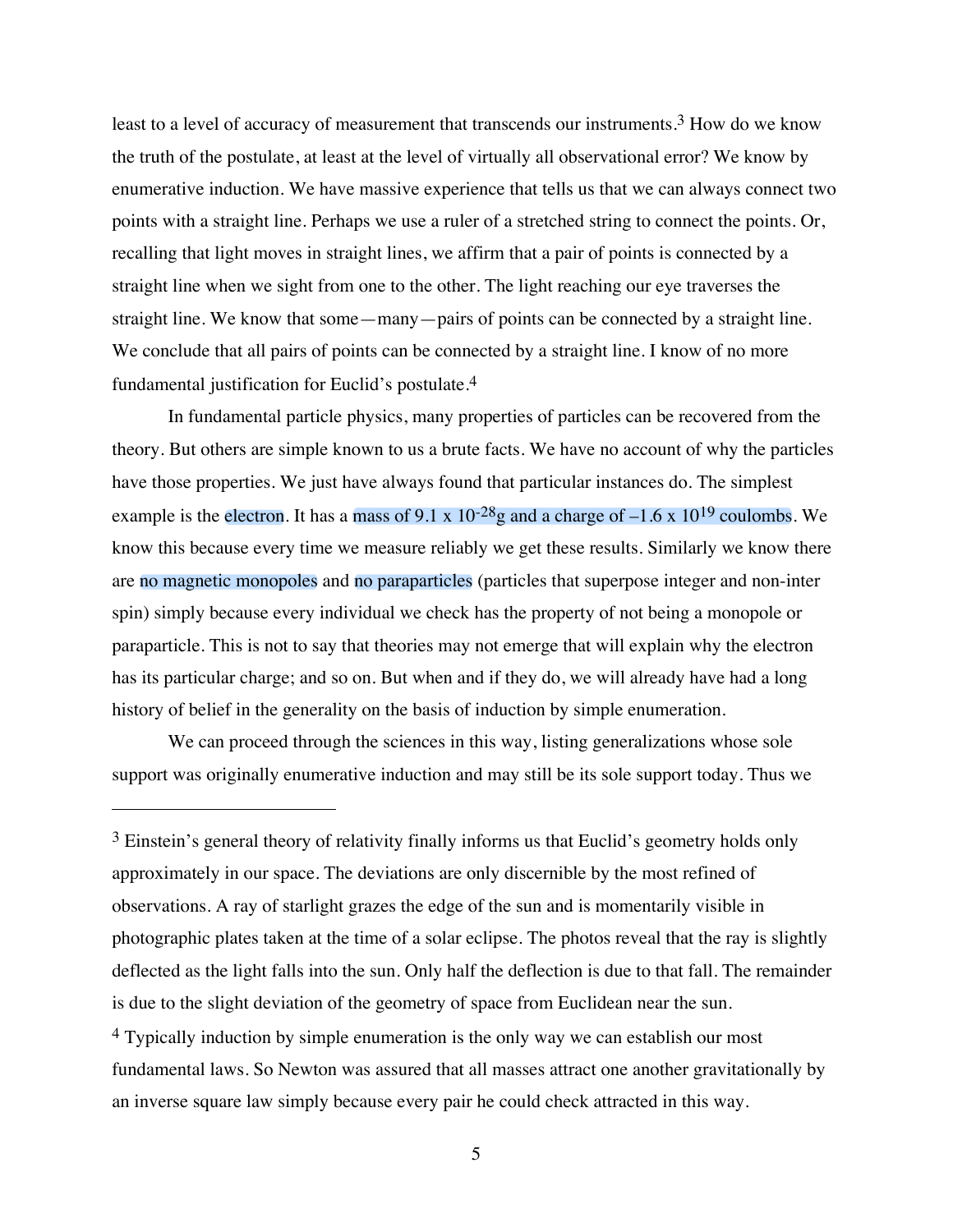knew through enumerative induction that cats cannot mate with dogs long before we had any account of genes and DNA. We knew that green plants need light to grow before we had accounts of photosynthesis and chlorophyll. We knew that drying or salting preserves food long before we knew of the micro-organisms these processes destroyed. We knew that intentional maggot infestation is an effective way of cleaning a wound and promoting its healing well before we knew that they acted in part by inhibiting bacterial infection. We knew that gold does not tarnish and that all pieces of wood burn before we had an elaborated theory of chemistry. We knew that all samples of diamond are the hardest of minerals before we knew of diamond's unique molecular structure. After every set of numbers we tried conformed to Fermat's last theorem, we knew pretty surely that is was true, long we found a proof. The examples multiply without apparent limit. Science without enumerative induction could not have become what it is today and could not continue.

#### *The Connection to Traditional Syllogistic Logic*

 $\overline{a}$ 

When we consult the literature, the description given of enumerative induction (or what amounts to the same thing) may appear diffuse. The Port Royal Logic merely asserts "When from the examination of many particular instances we conclude to a general statement, we have made an induction." (Arnaud, 1662, p. 264) This, or something close to it, is the standard formula. The induction consists in an inference from particulars to a generality.5 Other accounts

<sup>5</sup> This standard formula is usually given by first applying it to perfect or complete induction (described below) and then apologetically extending it to the incomplete case. So Keynes (1921, p.274), as part of an historical survey of the use of the term induction, attributes to Aristotle a notion of induction "in which we generalize after the complete enumeration and assertion of *all* particulars which the generalisation embraces." Induction by simple enumeration "approximates" this sense if the enumeration is incomplete "as the number of instances is increased." Eaton (1931, pp.486-87) in related discussion also speaks of induction in terms of the passage from particulars to a generalization. Joseph (1916, p.378) in initiating his survey of the historical use of the term induction allows that: "…and induction meant primarily to Aristotle, proving a proposition to be true universally, by showing empirically that it was true in each particular case or kind of case…" This becomes the familiar (incomplete) enumerative induction as long as not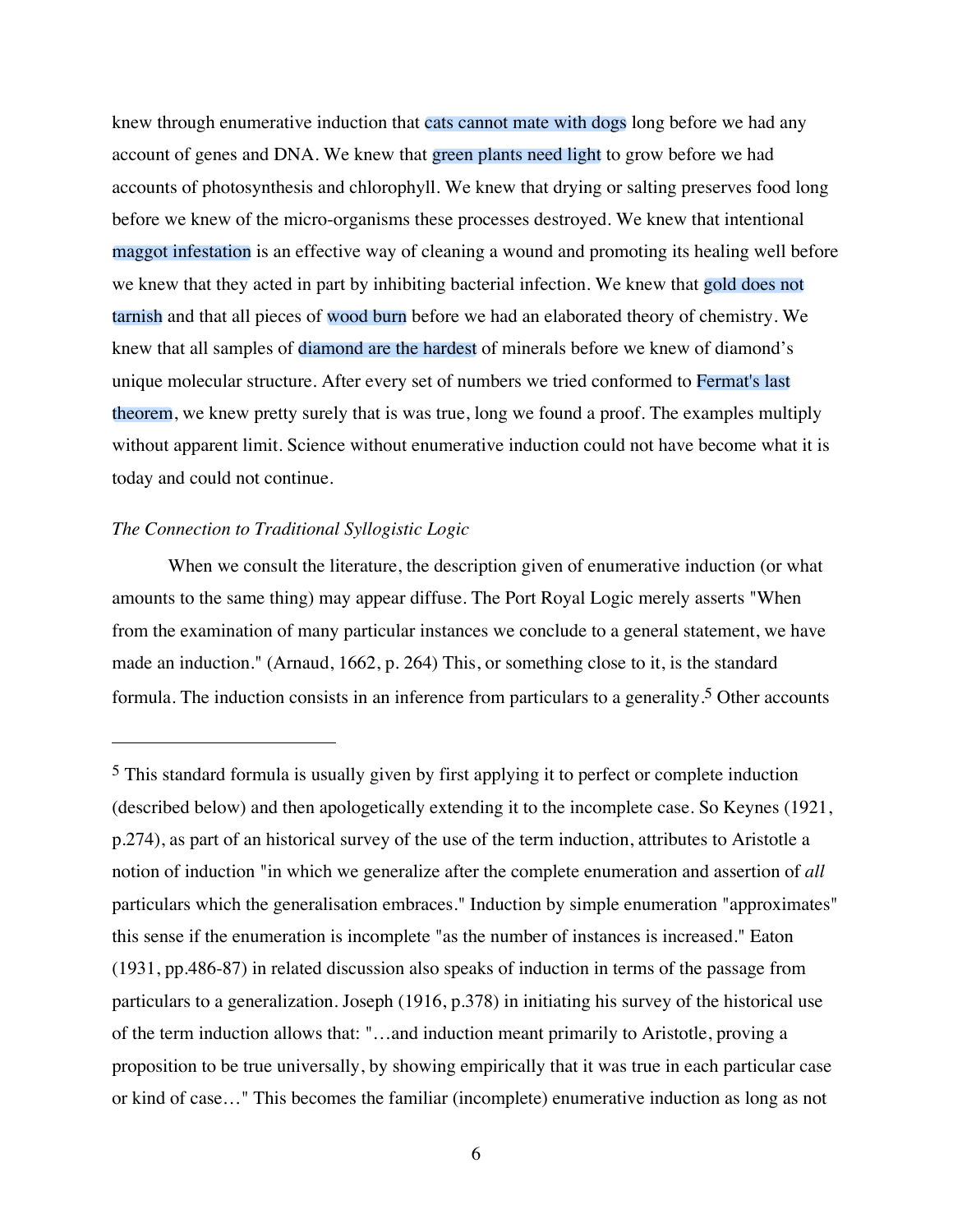### 2 Complaints about Enumerative Induction.

*Enumerative induction has been unfairly judged inadequate because it may fail; and it has been fairly judged so, because the characterization spawned by syllogistic logic is too weak. There is no consensus on how to repair it.*

#### *The Vilification of Enumerative Induction*

Enumerative induction has become the flatulence of philosophy of science. Everyone has it; everyone does it; and everyone apologizes for it. It will not go away and cannot go away without compromising the vital function of science. The most celebrated jibe is Francis Bacon's (1620, First Book, §105)

The induction which proceeds by simple enumeration is puerile, leads to uncertain conclusions, and is exposed to danger from one contradictory instance, deciding generally from too small a number of facts, and those only the most obvious.

Reading earlier in the work, we see that Bacon's reservations about enumerative induction are coupled with a denunciation of its practitioners: they are slothful and intellectually dishonest. So, earlier (§19), Bacon described the then current practice of enumerative induction as one that "…hurries on rapidly from the senses and particulars to the most general axioms…" He then lamented (§20) that this haste is natural to the understanding "when left to itself…[;] for the mind is fond of starting off to generalities, that it may avoid labor, and after dwelling a little on the subject is fatigued by experiment." The result is poorly grounded science, defended by sophistry (§25):

The axioms now in use are derived from a scanty handful, as it were, of experience, and a few particulars of frequent occurrence, whence they are of much the same dimensions or extent as their origin. And if any neglected or unknown instance occurs, the axiom is saved by some frivolous distinction, when it would be more consistent with truth to amend it.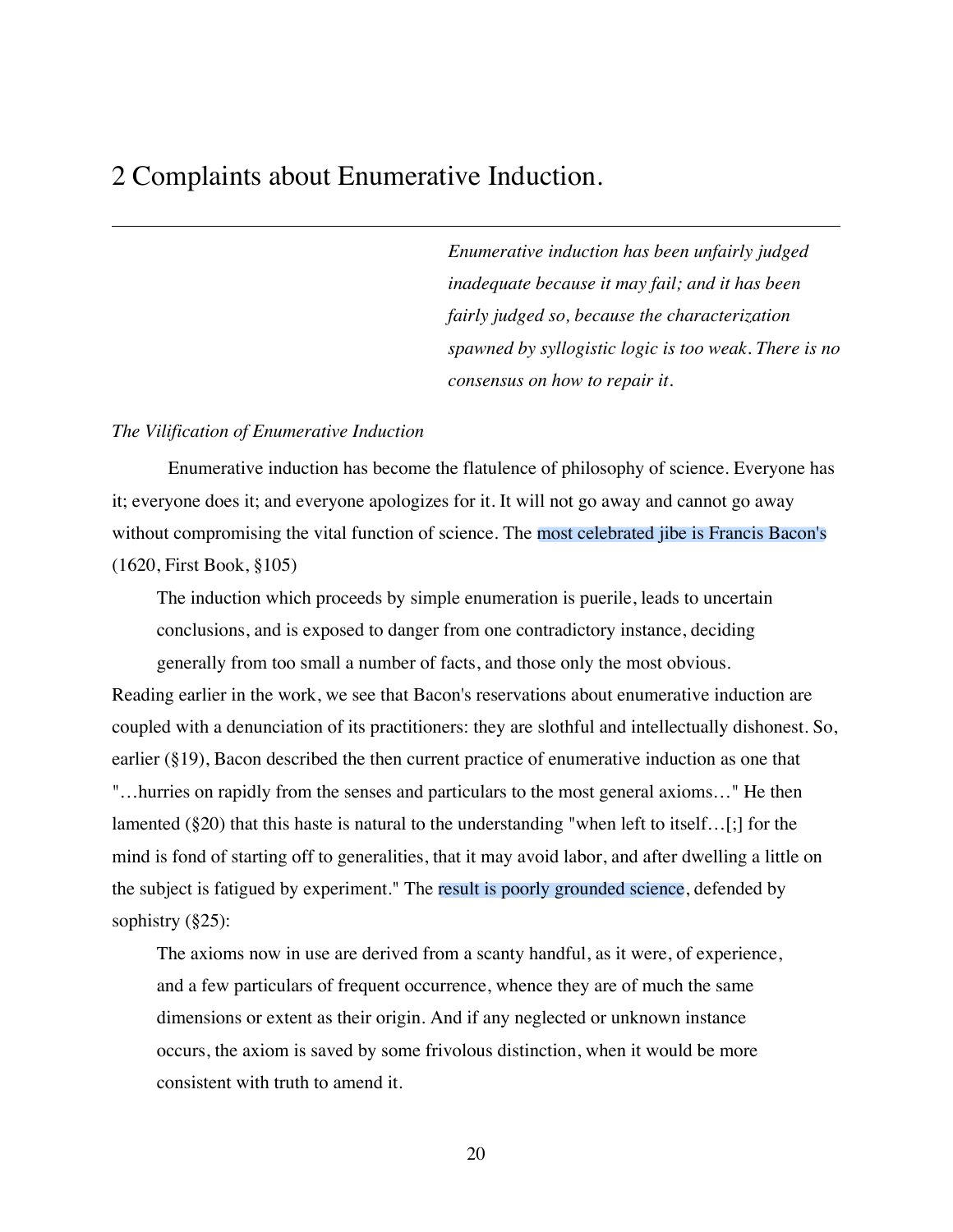Is it just enumerative induction that has aroused his fury. Or is it enumerative induction as he believes it is practiced? Or does Bacon hold enumerative induction to be so flawed that no responsible practice is possible? The last would seem to be the case. For Bacon's remedy is not merely to call for more care and honesty; it is to replace enumerative induction by his new method.

In any case, the idea of enumerative induction as defective has maintained a persistent place in the literature. The Port Royal Logic (Arnaud, 1662, p. 264) includes a discussion of enumerative induction in a chapter "Sophisms: the Different Ways of Reasoning Incorrectly." Jevon's (1874, p. 149), having warned us of enumerative induction that "[W]e reap where we have never sown," proceeds with an elaborate denunciation:

…I venture to assert that it never makes any real addition to our knowledge, in the meaning of the expression sometimes accepted. As in other cases of inference, it merely unfolds the information contained in past observations; it merely renders explicit what was implicit in previous experience. It transmutes but does not create knowledge.

A more measured Johnson (1924, Ch. II) captures it best in my view, in labeling enumerative induction "problematic induction." That represents at once that enumerative induction does present a problem but that it is a problem worthy of solution.

#### *Counterexamples to Enumerative Induction…*

Why is this most common form of inductive inference so vilified? The most common complaint against enumerative induction is that it admits counterexamples. This concern is ancient; it seems to be the essence of Sextus Empiricus' complaint against imperfect induction quoted above. ("…the induction will be infirm, it being possible that some of the particulars omitted in the induction should be contrary to the universal;...") In almost every era the counterexamples have been duly paraded. Indeed the goal of the parade is often to display the most striking exception drawn from the latest science. The message implicit in the examples-whether intended or otherwise--is not just that enumerative induction may fail. It is that the failure would obscure whatever the latest breakthrough is in science; or it would have, had we been so foolish as to rely solely on enumerative induction. I have collected a sampling of these counterexamples in Box 3: All Swans Are Not While.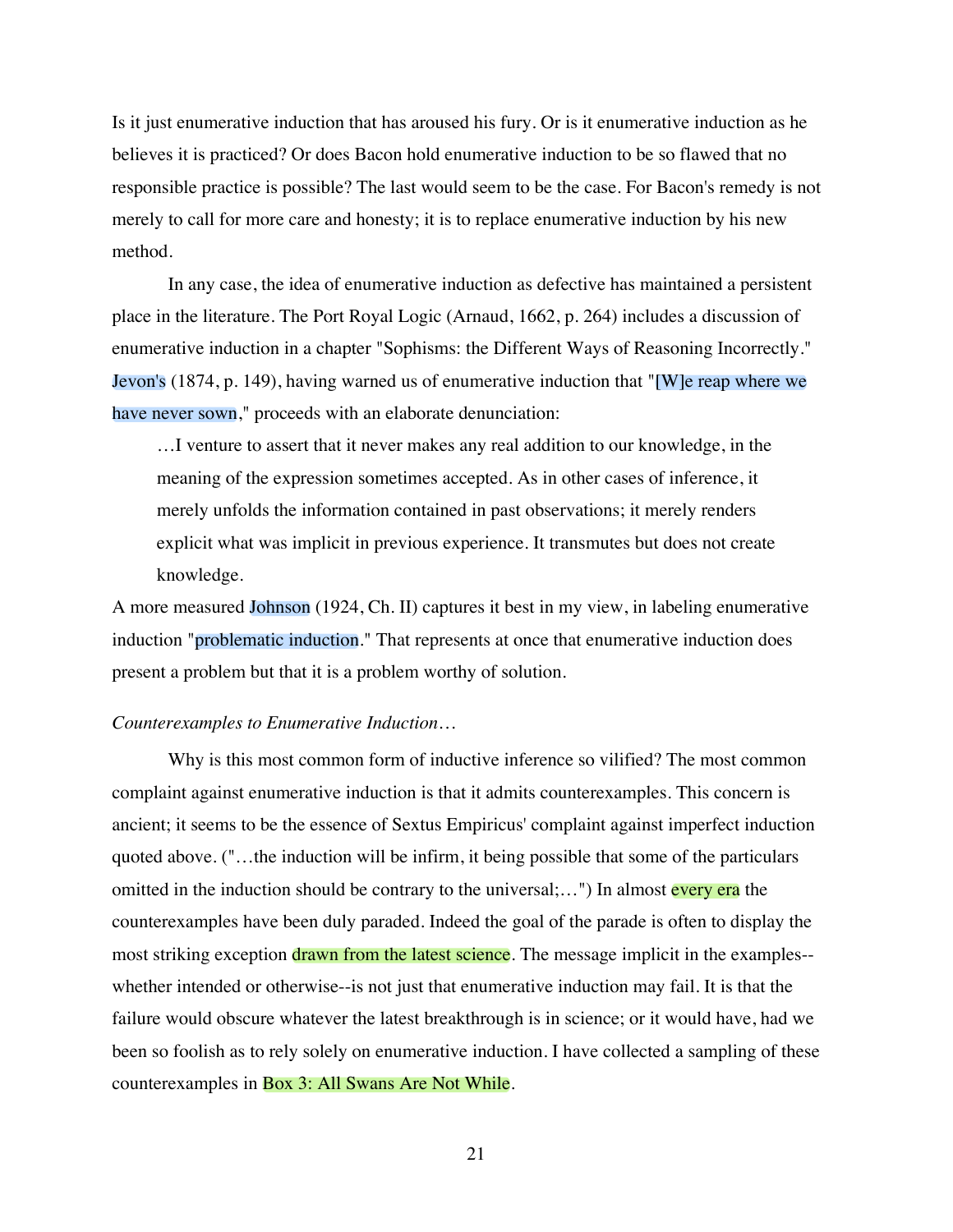## Box 2: All Swans Are Not White

*A fixture in the literature on enumerative induction is a display of counterexamples. They are typically chosen as illustrations of remarkable obtuseness of proponents of enumerative induction or of their overlooking major advances in science. Whether intended on not, they suggest that proponents of enumerative induction are foolish or benighted.*

Sextus Empiricus, in the passage quoted above, already enunciated in antiquity<sup>21</sup> the simple objection that enumerative induction is infirm since some unchecked instance may contradict the conclusion. Elsewhere in the same work (Book II, 195), he contributed to the literature of surprising counterexamples. Horses, hogs, humans and hordes of other animals that spring naturally to mind all move their lower jaw. The enumerative induction to all animals is instinctive, but…:22

Now this proposition--Everything human is an animal--is confirmed inductively from the particulars; for from the fact that Socrates, being human, is also an animal, and similarly with Plato and Dio and each of the particulars, it is thought possible to affirm that everything human is an animal. For even if one of the particulars were to appear contrary to the others, the universal proposition is not sound--e.g. since most animals move their lower jaw but the crocodile alone moves its upper jaw, the proposition 'Every animal moves its lower jaw' is not true.

Francis Bacon's assault on enumerative induction is rich in confident, polemical denunciation, but rather lean in concrete example. There is one quite memorable counterexample

"…the man in Alexandria half a cubit high with a colossal head that could be beaten with a hammer, who used to be exhibited by the embalmers..." (Reported by the Eupicurean, Philodemus, *On Signs.*)

 $\overline{a}$ 

<sup>&</sup>lt;sup>21</sup> See Franklin (2001, pp. 201-201) for Stoic examples that draw heavily on reports of freaks

<sup>22</sup> Annas and Barnes (1994, p. 120)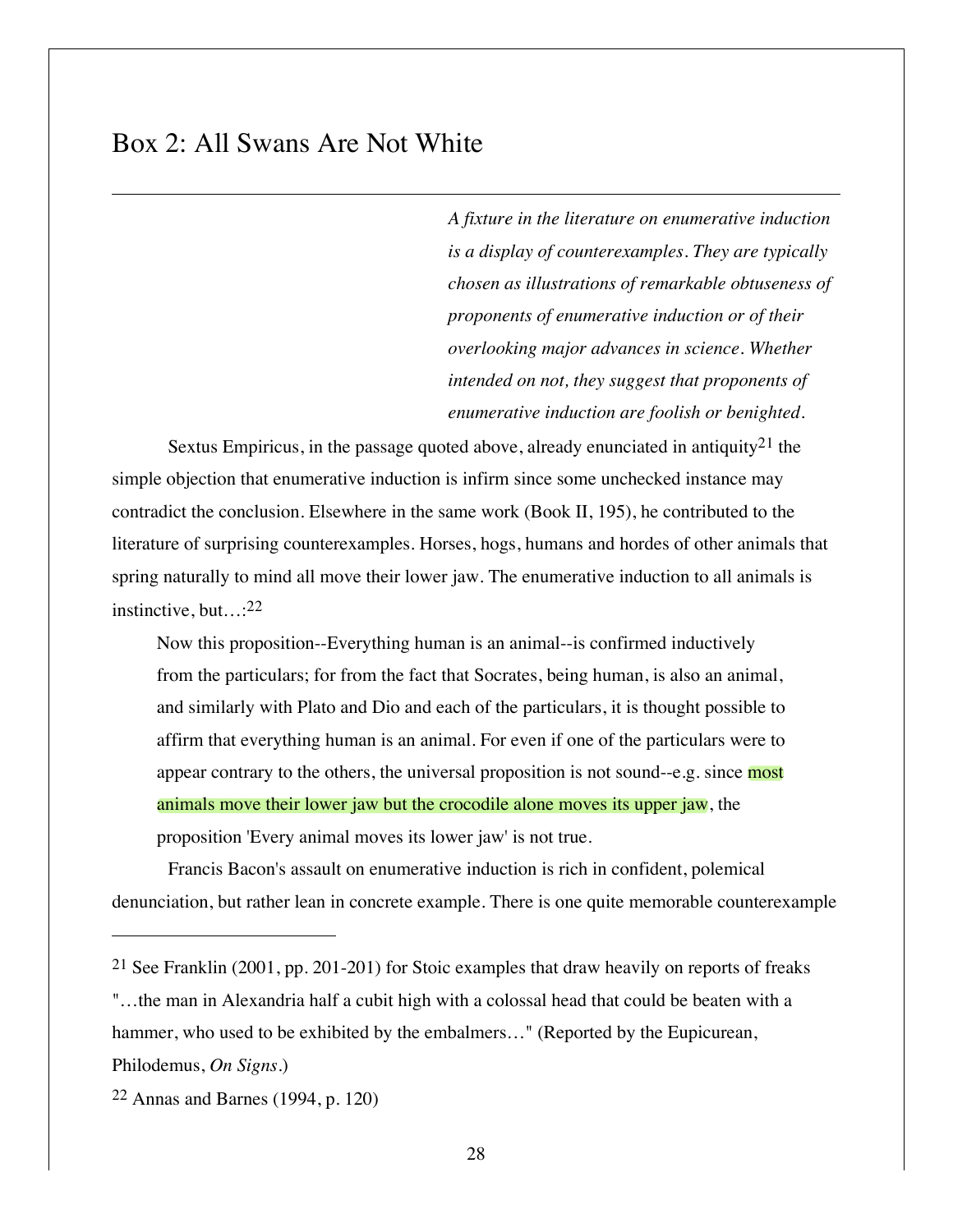that illustrates not so much the failure of enumerative induction but of the frailty of the human understanding that he elsewhere described as supporting overly hasty enumerative induction. It is always ready to add more support to propositions once laid down and slow to seek counterexamples.

It was well answered by him [Footnote: Diagoras] who was shown in a temple the votive tablets suspended by such as had escaped the peril of shipwreck, and was pressed as to whether he would then recognize the power of the gods, by an inquiry. But where are those who have perished in spite of their vows? (Bacon, 1620, Book 1, §46)

Like Bacon, the *Port Royal Logic* complains forcefully that enumerative induction fails if conducted rashly and founded on too few instances. Arnaud (1662, pp. 284-85) writes:

There are diseases which escape the detection of the most skilled physicians, and prescribed cures are not always successful. Rash minds, therefore, conclude that medicine is completely useless and is a craft of charlatans. There are women of easy virtue; this is warrant enough for the jealous to entertain unjust suspicions against the most upright women and for **irresponsible writers to condemn all women**. Great vices are often concealed beneath a façade of piety; hence, infers the freethinker, all devotion is but hypocrisy. Some things are difficult and obscure, and often we are grossly deceived. Therefore, say the ancient and modern Pyrrhonists, all things are obscure and uncertain--we cannot know the truth of anything with certainty.

The litany continues through improper generalization of some human failure or of a weakness of reason to the *finale*:

From a few repeated actions we conclude to a custom; from three of four faults, a habit. What happens once a month or once every year is said to occur every day, every hour, even every moment. Men take so little pains to keep within the limits of truth and justice!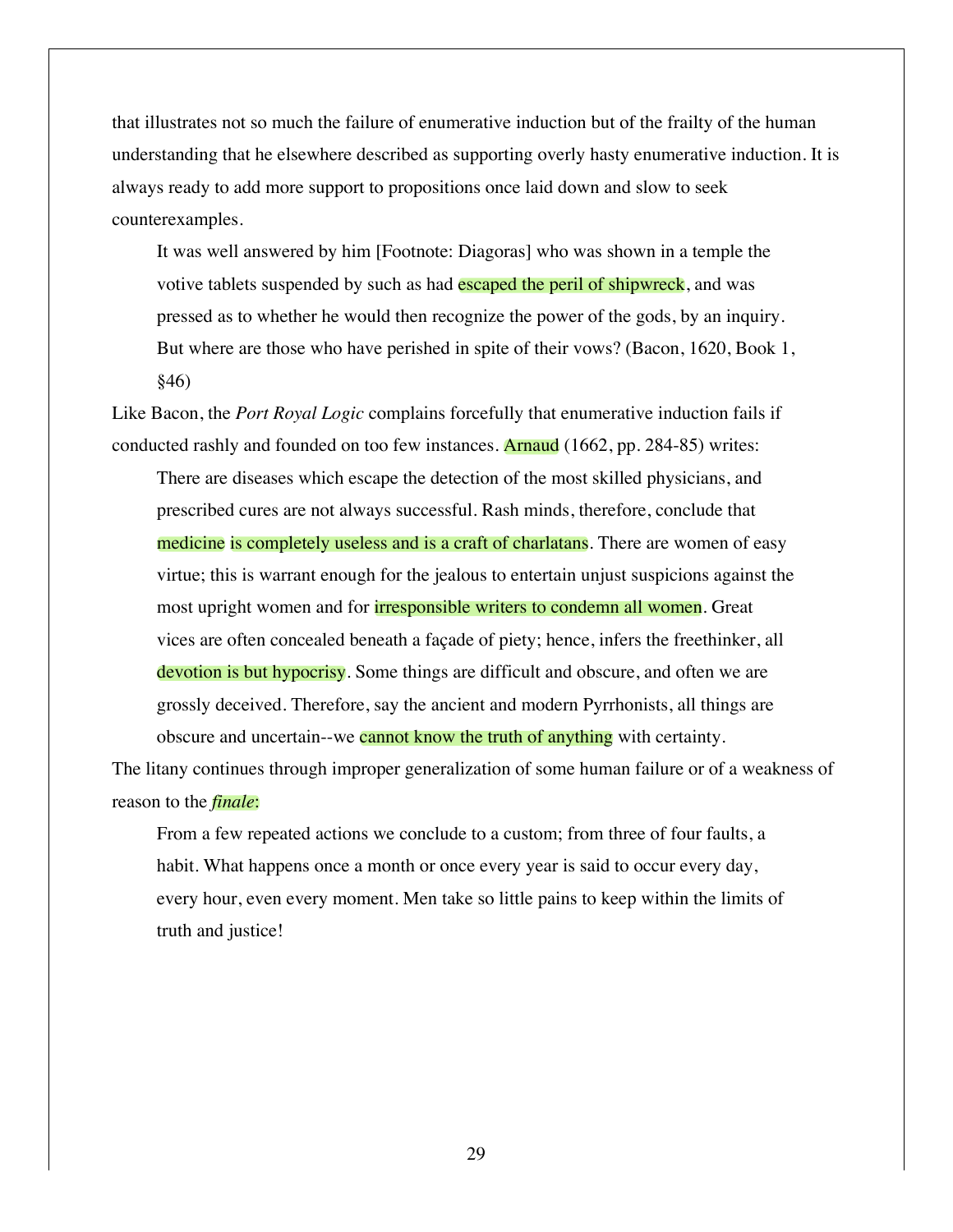Where Bacon was not so clear, the *Port Royal Logic* makes clear that it has little sympathy for an enumerative induction even when conducted thoroughly and based on many instances, for it often leads to error. Arnaud (1662, pp. 264-65) continues:23

…We cite but one noteworthy example.

 $\overline{a}$ 

Until recently all philosophers held two things indubitable truths: (a) A tight-fitting piston cannot be removed without bursting the pump;  $(b)$  suction pumps can raise water to any height. The philosophers came to hold fast to these generalizations in virtue of inductions based on a great many experiments. But new experiments have disclosed that **both generalizations are false**; the piston of a suction pump, however tight fitting, may be withdrawn if we use a force equal to the weight of a column of water whose cross section is the diameter of the pump and whose height is more that thirty feet; but a suction pump cannot raise water to a height of more than thirty-two or thirty-three feet.

Arnaud is referring here to what modern readers would call the discovery that a vacuum is possible after all; removing a piston without collapsing the cylinder forms a vacuum. Arnaud artfully avoids reporting the new results that way. With his Cartesian inclinations, presumably he does not want to challenge Descartes' deduction that space and matter are identical so that vacua- -space without matter--really are impossible.

Jevons liked also to draw on recent science for illustrations of the failure of enumerative induction. One example came from astronomy. (Jevons, 1870, p.215)

…there was a widespread and unbroken induction tending to show that all the Satellites in the planetary system went in one uniform direction round their planets. Nevertheless the Satellites of Uranus when discovered were found to move in a

Not long ago we were quite certain that were water poured into a dish one end of which was much narrower than the other, the water would be at the same depth everywhere in the dish. Our certainty was derived from observation. Still, quite recently it was discovered that if one end of an irregularly shaped dish is very narrow, the water stands higher there than in the wider end.

<sup>&</sup>lt;sup>23</sup> Arnaud (1662, p.319) later gives another example drawn from the then recent breakthroughs in fluid dynamics: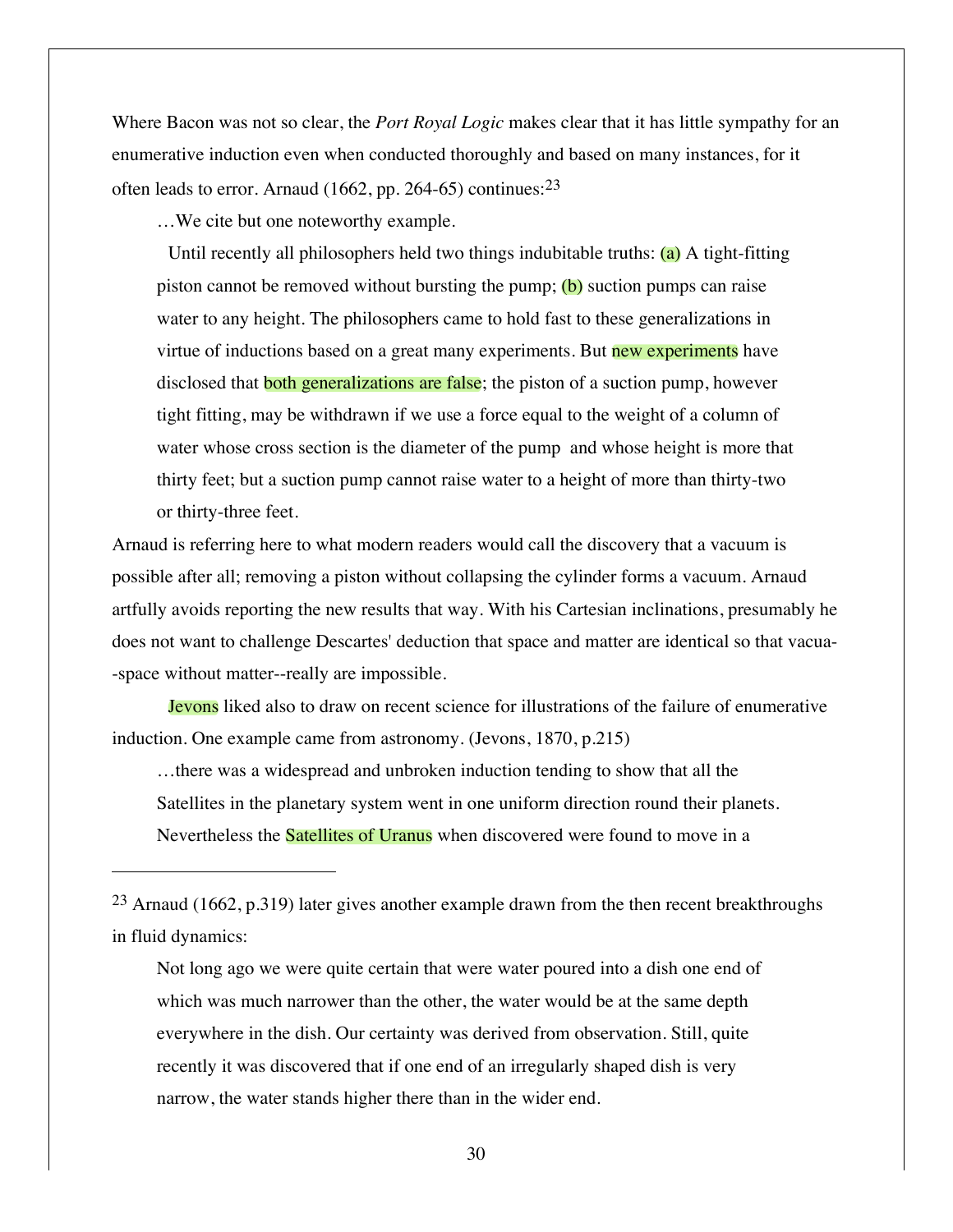*retrograde* direction, or in an opposite direction to all Satellites previously known, and the same peculiarity attaches to the Satellites of Neptune more lately discovered. Other examples came from chemistry. (Jevons, 1874, p. 238)

Lavoisier, when laying the foundations of chemistry, met with so many instances tending to show the existence of **oxygen in all acids**, that he adopted a general conclusion to that effect, and devised the name oxygen accordingly. He entertained no appreciable doubt that the acid existing in sea salt also contained oxygen;<sup>24</sup> yet subsequent experience falsified his expectations.

This unreliability of natural patterns in chemistry was reinforced by the observation that many of the then newly discovered elements had simply been mistaken for others, until their distinct identity was discovered. (Jevons, 1870, p. 224; 1874, p. 237) So the recently discovered caesium and rubidium were mistaken for the chemically similar potassium. Other chemically similar elements were confused: tantalum and niobium, selenium and sulfur, and so on. His goal apparently was to shake the faith we may have in continuing any discovered regularity. Substances we presume of the same kind may later turn out not to be.

Yet more examples came from mathematics. Fermat believed, Jevons (1870, p. 222)

reports, that  $2^{2^x}+1$  is always prime, for any natural number x, presumably from the weight of positive instances. The regularity fails when x=4294967297, with the resulting number divisible by 641. Similarly (Jevons, 1870, p. 221; see also 1874, p. 230) "at one time it was believed"25 that the formula  $x^2+x+41$  yields primes, since it certainly does so for  $x=1, 2, 3$  and many more values. "This was believed solely on the ground of trial and experience." It fails finally for x=40, for which the formula gives  $40x40+40+41 = 41x40 + 41 = 41x41$  and that is not a prime number!

Jevons (1874, pp. 229-30) also invented simpler mathematical examples that a reader could easily see through. 5, 15, 35, 45, 65, 95 all end in the digit 5 and are divisible by 5. Does that allow us to infer that all numbers ending in the digit 5 are divisible by 5? The result is true

 $\overline{a}$ 

<sup>25</sup> The failure at  $x=40$  is so obvious that it is hard to see how this formula, attributed to Euler, could ever have caused serious confusion.

<sup>24</sup> Jevon's footnote: "Lavoisier's *Chemistry*, translated by Kerr. 3rd ed., pp. 114, 121, 123."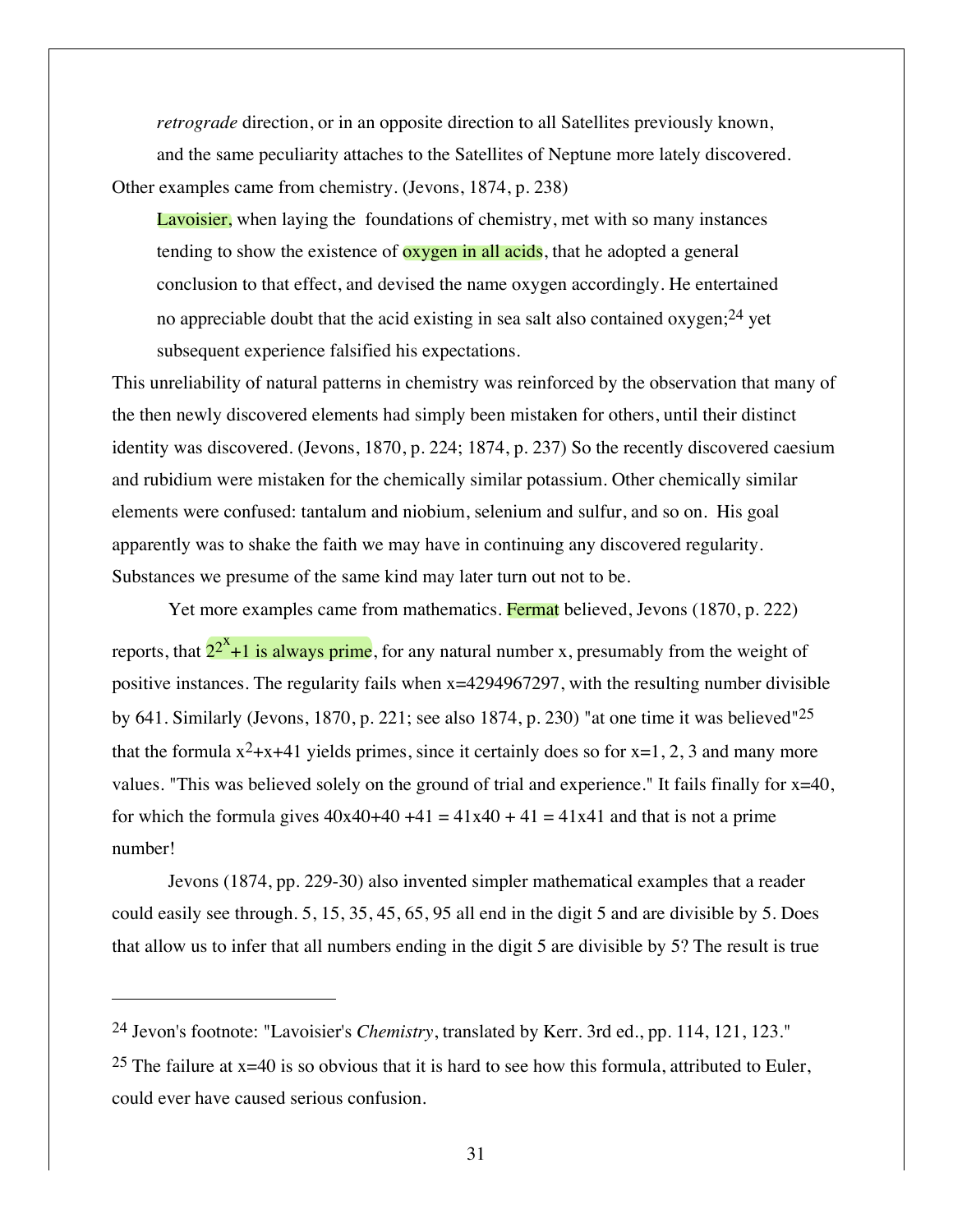but cannot be founded on the enumerative induction. Otherwise, we might note that 7, 17, 37, 47, 67, 97 all end in the digit 7 and are primes. We would then infer to the falsity that all numbers ending in the digit 7 are prime.

Mill (1872, p.205) reports the venerable counterexample: all swans are not white. **Black** swans were found in Western Australia.26 This counterexample has become such a familiar cliché that one rarely needs to complete the sentence beginning with the words "black swans…" for one's point to be all too apparent. Presumably its novelty had not yet dissipated when Mill invoked it, for he could readily classify it with other possible failures of enumerative induction that would be quite shocking were they now affirmed:

But let us now turn to an instance apparently not very dissimilar to this [case of the swans]. Mankind were wrong, it seems, in concluding that all swans were white; are we also wrong when we conclude that all men's heads grow above their shoulders and never below, in spite of the conflicting testimony of the naturalist Pliny? As there were black swans, though civilized people had existed for three thousand years on the earth without meeting them, may there not also be "men whose heads do grow beneath their shoulders," notwithstanding a rather less perfect unanimity of negative testimony from observers? Most persons would answer, No…

I have my own contribution to this literature of counterexamples.27 Fundamental theories of physics have long treated left and right as equivalent. If some system or process is possible, then so is its mirror image. If we encounter the left handed process and not the right handed mirror image, that is mere happenstance. *Apriori* there seems no reason to expect such even

 $\overline{a}$ 

<sup>27</sup> Let us not forget two commonly overlooked counterexamples. We routinely accept that the sun will rise tomorrow and that any account of induction must somehow deliver that result--that is unless we live beyond the Arctic or Antarctic circles. Then, as winter approaches, we eventually encounter a sunset not followed by a sunrise, at least for months. (I am grateful to Eric Angner, who is Swedish, for reminding me of this!) Also, everything expands on being heated--except ice, that most familiar of counterexamples.

32

<sup>26</sup> The Western Australian government website dates the first report of these black swans to January 1697 by the Dutch navigator Vlamingh. Mill's mention of it comes a century and a half later.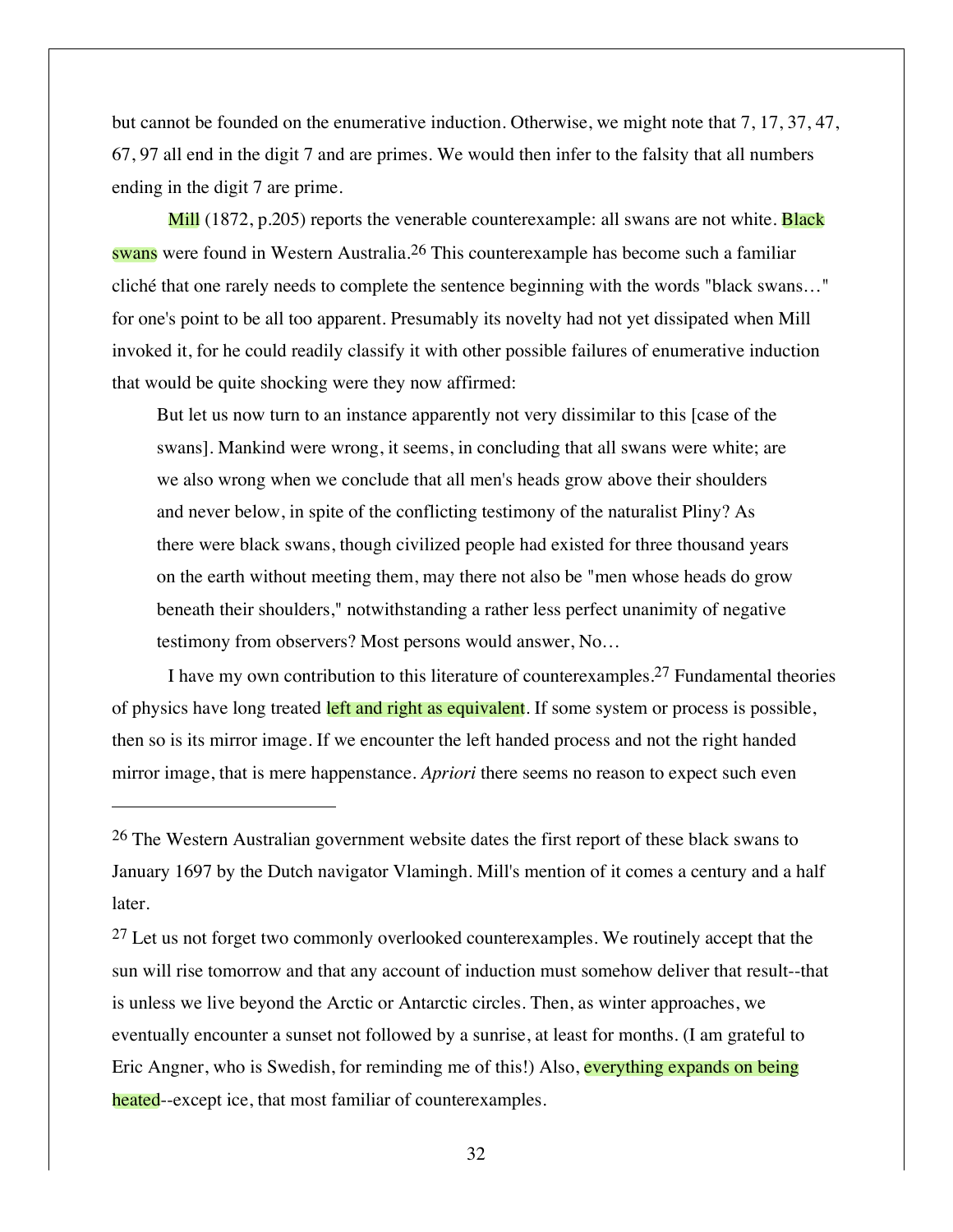handedness in the fundamentals of nature. The human form, for example, is only superficially the same as its mirror image; we all have hearts on the left side. What led us to believe in the equivalence of left and right was an enumerative induction. As we uncovered more and more of the laws of fundamental physics, each new law respected this equivalence. There was no deeper justification. By the 1950s, with not a single counterexample known, the expectation of this equivalence was massive. Thus, even with suspicions set in motion in 1955, it came as a shock when processes governed by the so-called "weak" force of particle physics were found to treat left and right differently. This is the famous violation of parity in particle physics. Lee and Yang found no one had checked whether parity was violated by weak interactions. Experiments soon revealed the violation, such as Wu's experiments on the beta decay of radioactive cobalt.28

My award for the best contribution to this genre, however, is less elevated scientifically and goes to  $Russell$  (1912, pp. 97-98):

Domestic animals expect food when they see the person who usually feeds them. We know that all these rather crude expectations of uniformity are liable to be misleading. The man who has fed the chickens every day throughout its life at last wrings its neck instead, showing that more refined views as to the uniformity of nature would have been useful to the chicken.

 $\overline{a}$ 

<sup>28</sup> For a brief account, see Segrè (1980, pp. 258-63).